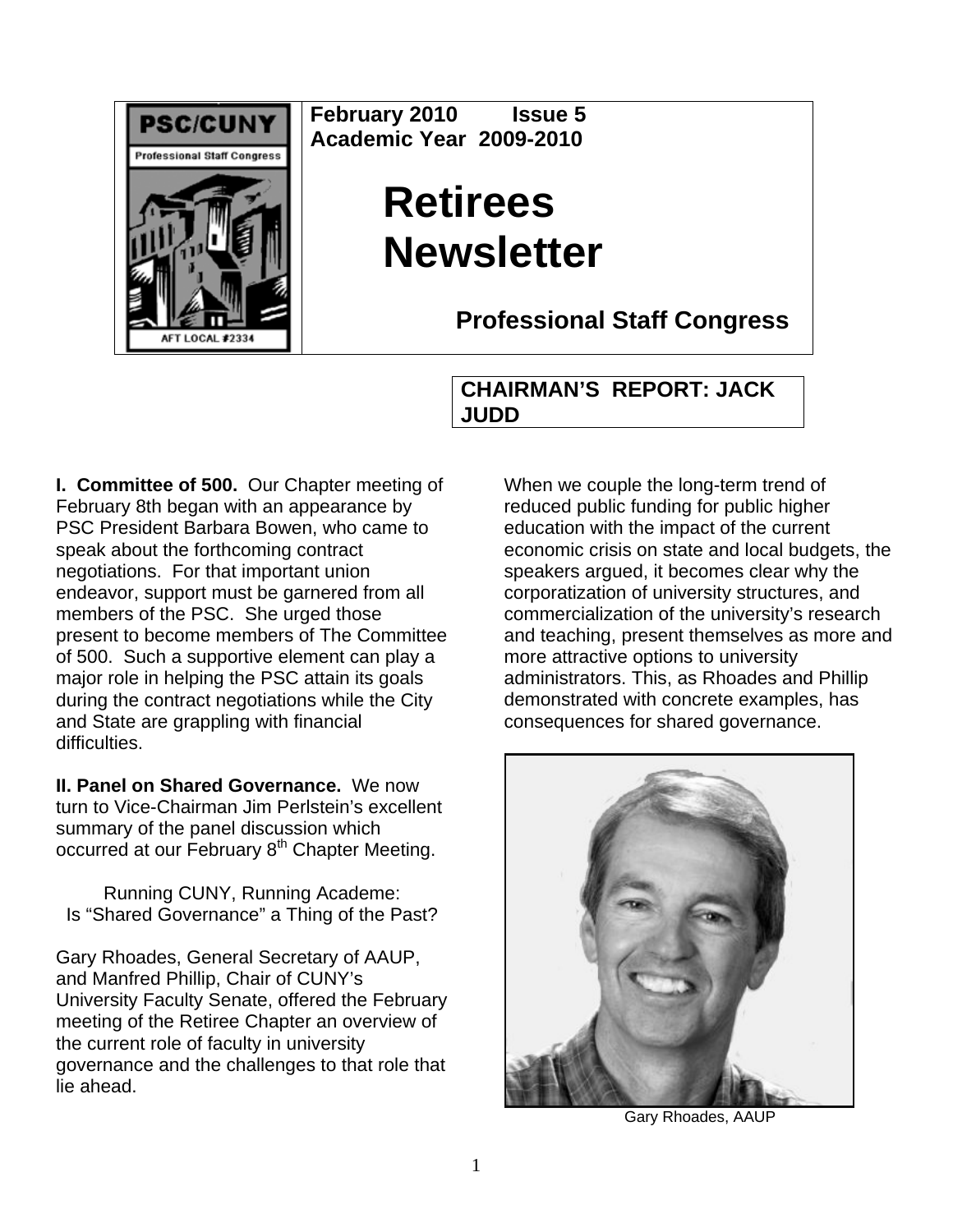The tradition of having academics make academic decisions inhibits the "quick and nimble" responses to the marketplace desired by the class of professional administrators now running our colleges. Increasingly, new institutions, and new schools and new programs within existing ones, attempt to marginalize faculty governance bodies or eliminate them altogether. Indeed, there are now tentative steps toward the proposition that even *individual* faculty members, in their capacity as public employees, are subject to restraint of their right to speak critically of the practices at their institutions.

Faculty and staff, to a significant degree, have accepted the legitimacy of the market model of higher education. Combine this with the stratification of the university workforce, and it becomes more difficult to present administration with a united front calling for a meaningful voice in academic decision making. We win a skirmish here and there, but the tide of battle seems against us.

What is required of university staff, Rhoades and Phillip maintained, is a strategic vision of the Academe as something more than a marketplace, and recognition that academic freedom and shared governance are not individual rights but collective responsibilities.

Following their presentations, a lively discussion ensued with the audience comprised of retirees and guests.

**III. Note from TRS.** Clarissa Gilbert Weiss, PSC Director of Pension and Welfare Benefits, wishes to bring to your immediate attention the following message she received from Dorothea Dowling of the Teachers Retirement system:

#### From: Dorothea Dowling

Sent: Monday, February 01, 2010 3:15 PM The following information will be posted to our web:

"Retirees may have noticed a decrease in the net amount of their January 2010 benefit



payments. This is a result of a change in the federal withholding tax tables.

Last year, withholding amounts generally decreased (and net payments increased) due to a tax credit under the American Recovery and Reinvestment Act of 2009. However, with January's payments, withholding calculations are based on the previous tax tables, generally resulting in more tax withheld and lower net amounts for monthly benefit payments.

If you would like to change the amount of federal tax withheld from your monthly benefit payments, please access our online "W-4P Filings" feature or file a paper W-4P with TRS."

**IV. Theatre Party.** On Sunday, February 7, some forty or more PSC retirees, actives, and staff members attended a performance of: "*MINE EYES HAVE SEEN THE GLORY: FROM DOUGLASS TO DELIVERANCE,"*  performed by the renowned actor André De Shields. Although he regarded this as a workin-progress, it was an effective theatrical experience. Mr. De Shields, along with the Director, Alfred Preisser, graciously provided commentary following the performance. The program was part of this year's offerings under the aegis of Working Theater, a theater "dedicated to producing new plays for and about working people."

#### **V. Status of New York City's Five Public Pension Funds, Fiscal Year 2009**

Lawrence J. Kaplan